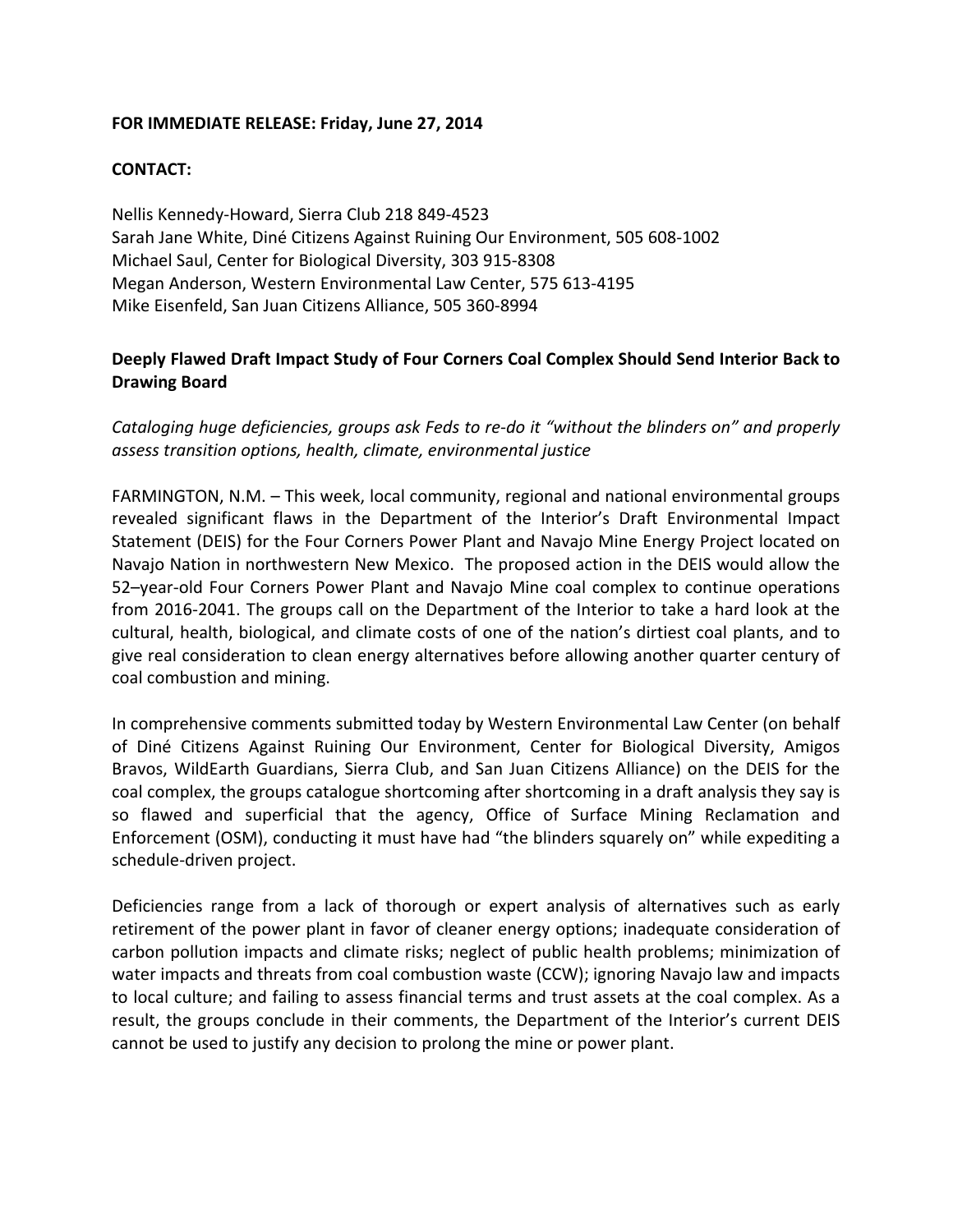Under the National Environmental Policy Act (NEPA), the Department of the Interior must thoroughly assess the full impact of prolonging these aging coal operations, and must compare those impacts to alternative sources of energy, including renewable resources such as wind and solar generation. Instead, the Department of the Interior ignored critical data and available scientific resources that would provide the public and decision-makers with a fair and comprehensive analysis of the likely impacts of another 25 years of coal-fired power from the Navajo Mine and Four Corners Power Plant. By rubber-stamping the status quo for decades to come, the federal government has left local residents and communities to assume all the pollution dangers and financial risks.

"Resident human health remains at high risk in the impacted areas from both coal ash and the coal burning power plant," said Sarah Jane White of Diné Citizens Against Ruining Our Environment. "The DEIS claims that health impacts from 25 more years of FCPP and Navajo Mine would be minor when there are known public health crises throughout the area. I would count more than half the population in the Four Corners area suffering from respiratory, kidney, heart, digestive system, and central brain problems, meningitis, cancer, and rheumatoid arthritis from living in this pollution, so don't tell me there is no health impact in the Four Corners. The DEIS complete failure on public health represents one of the worst environmental justice situations in the country."

"OSM's failure to adequately assess the health and water impacts from the continued burning of coal at Four Corners Power Plant is unacceptable," said Nellis Kennedy-Howard, Sierra Club. "Four Corners Power Plant is over 50 years old  $-$  it's time to begin thinking about clean and safe alternatives in renewable energy."

"We are disappointed that OSM has failed to fulfill its obligations under the National Environmental Policy Act to ensure that the impacts of another 25 years of operation at this coal complex are presented both to the agency and to the public," said Megan Anderson of the Western Environmental Law Center. "Without an honest accounting of impacts, OSM cannot make a rational decision about continued operations."

"The Draft EIS improperly attempts to minimize and obscure the well-documented fact that mercury and selenium pollution from Four Corners and other regional coal plants imperil the survival and recovery of highly endangered fish species in the San Juan River," said Michael Saul, an attorney with the Center for Biological Diversity. "The federal agencies cannot simply rubber-stamp the same lethal coal development that their own science shows to be causing fish extinctions."

Communities and power companies throughout the U.S. are getting out of long-term spending on coal precisely because of those pollution dangers and financial risks. Historic owners at Four Corners Power Plant are leaving, including Southern California Edison and El Paso Electric, while BHP Billiton has already sold the mine and will exit in 2006. This leaves Arizona Public Service (APS) as the majority owner of the Four Corners Power Plant, shouldering the massive investment required to keep the electricity flowing to Phoenix, and Navajo Nation taking over